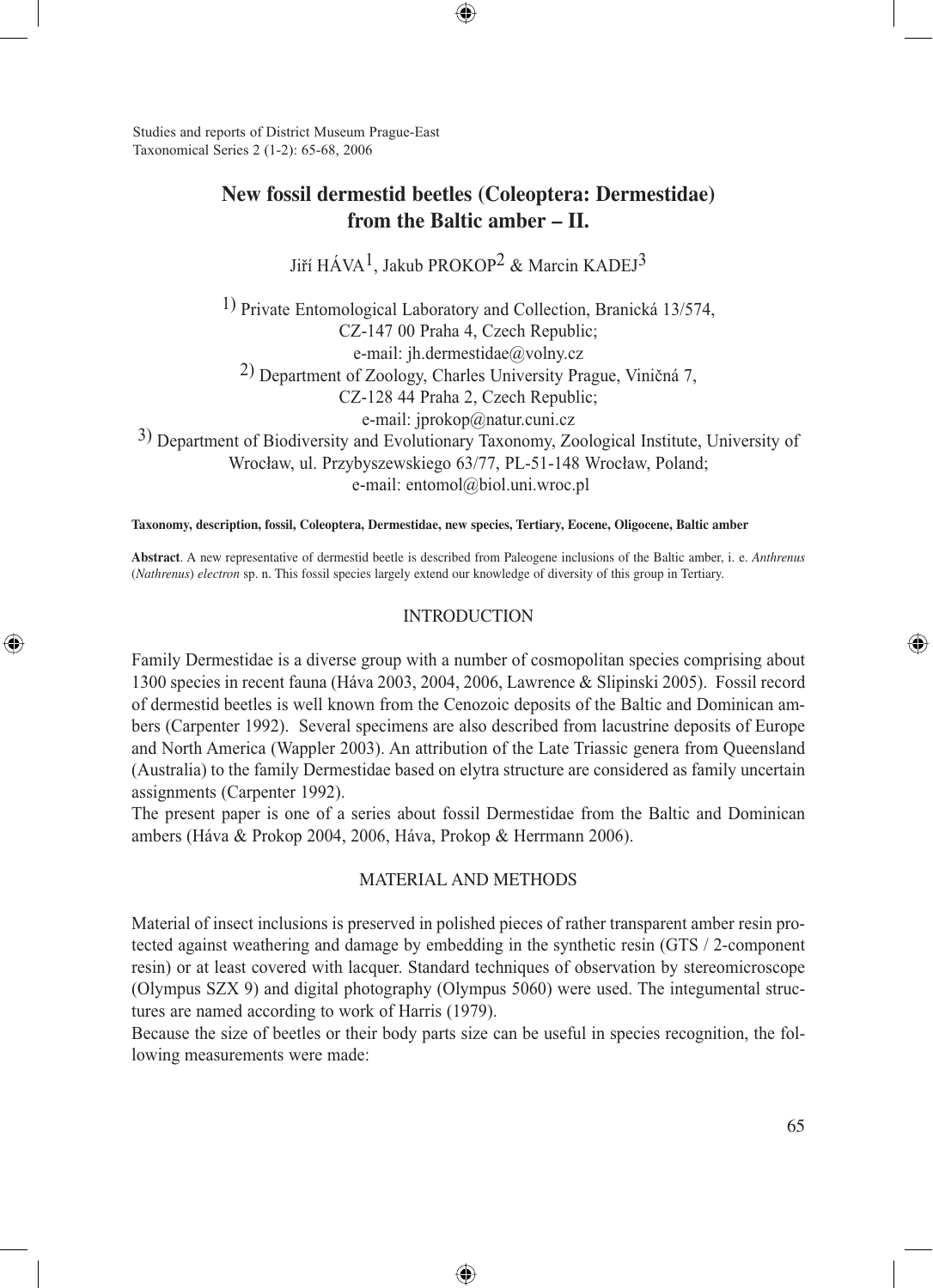total length (TL) – linear distance from anterior margin of pronotum to apex of elytra elytral width (EW) – maximal linear transverse distance

Material examined for this study is housed in the following museums and private collections abbreviated by acronyms:

⊕

AGCP private collection of Andrzej Górski, Bialsko-Biala, Poland;

MZ Muzeum Ziemi PAN, Warszawa, Poland.

Photographs of newly described species are available also on we sites (Háva 2006).

## RESULT

### *Globicornis ambericus* **Háva, Prokop & Herrmann, 2006**

**Material examined.** 1 amber inclusion collected in Poland, Gdansk, J. Háva det., (AGCP).

**Remarks.** Species originally described from Jantarnyj (Russia, Kaliningrad district) is currently recorded from another site in Poland.

### *Attagenus hoffeinsorum* **Háva, Prokop & Herrmann, 2006**

**Material examined.** 1 amber inclusion collected in Poland, Gdansk, 1975, No. 10416, J. Háva det., (MZ).

**Remarks.** Species originally described from Jantarnyj (Russia, Kaliningrad district) is currently recorded from another site in Poland.

⊕

# *Anthrenus* **(***Nathrenus***)** *electron* **sp. n.** (Figs 1-4)

**Type material.** Holotype, amber inclusion collected in Poland, Gdansk, 1968, 3209 (MZ). Holotype specimen is provided with a red, printed label with text as follows: "HOLOTYPE, *Anthrenus (Nathrenus) electron* sp. n., J. Háva, J. Prokop & M. Kadej det. 2006".

**Description of holotype.** Measurements (mm): TL 2.3 EW 1.2. Body black, oval (Fig. 1). Dorsal surface covered by black and white scales (Fig. 1, 3); black scales forming transverse band and apical spot. Individual scales setiform, narrow and long. Antennae black with 11 antennomeres; antennal club black, compact, with 3 antennomeres, terminal antennomere regularly rounded. Eyes with entire median margin. Frontal median ocellus presented. Ventral surface covered only with white scales (Fig. 2). Prosternum only with white scales. Metasternum with only white scales, without a large patch of black scales at lateral margins. Abdominal sternites bearing small spots of black scales at antero-lateral margins (Fig. 4). Sternites I-IV without one large spot of black scales in the middle. Legs black, with white setation.

⊕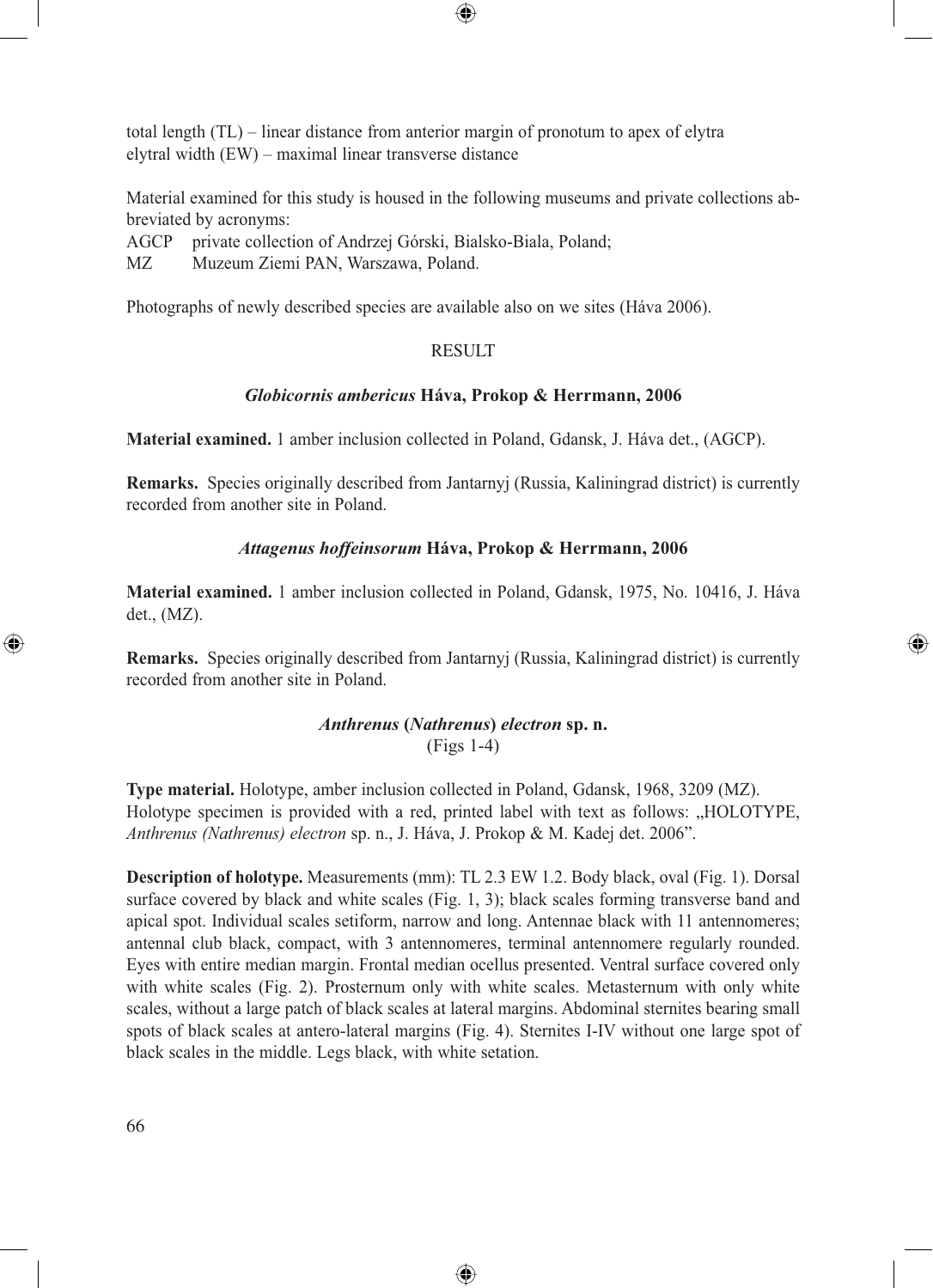

Figs 1-4: *Anthrenus* (*Nathrenus*) *electron* sp. n. (holotype): 1- habitus dorsal aspect; 2- ventral aspect; 3- left elytron; 4- abdominal



 $\bigcirc$ 



**Differential diagnosis.** The new *Anthrenus* species belongs to the subgenus *Nathrenus* Casey, 1900. The subgenus *Nathrenus* Casey, 1900 differs from other subgenera by the following characters: antennae with 11- antennomeres, eyes with median margin complete. The new species is visually similar to the two known ambers described species, but differs from it of the characters mentioned in the following key:

⊕

| 1(4) dorsal surfaces covered by bicolorous scales                                                                                |
|----------------------------------------------------------------------------------------------------------------------------------|
| 2(3) elytra covered by black and white scales; black scales forming transverse band and apical spot; abdominal sternites bearing |
|                                                                                                                                  |
|                                                                                                                                  |
|                                                                                                                                  |
|                                                                                                                                  |
|                                                                                                                                  |

**Name derivation.** Named after the Latin word electron (electrum).

ACKNOWLEDGEMENTS. Authors are indebted to Mr. Andrzej Górski (AGCP) and Prof. Barbara Kosmowska-Ceranowicz (MZ) who kindly loaned us an interesting amber material of dermestid beetles. The second author acknowledges of the research support to Grant Agency of the Czech Republic (No. 205/03/D151) and the Ministry of Schools J13/98-113100004.

⊕